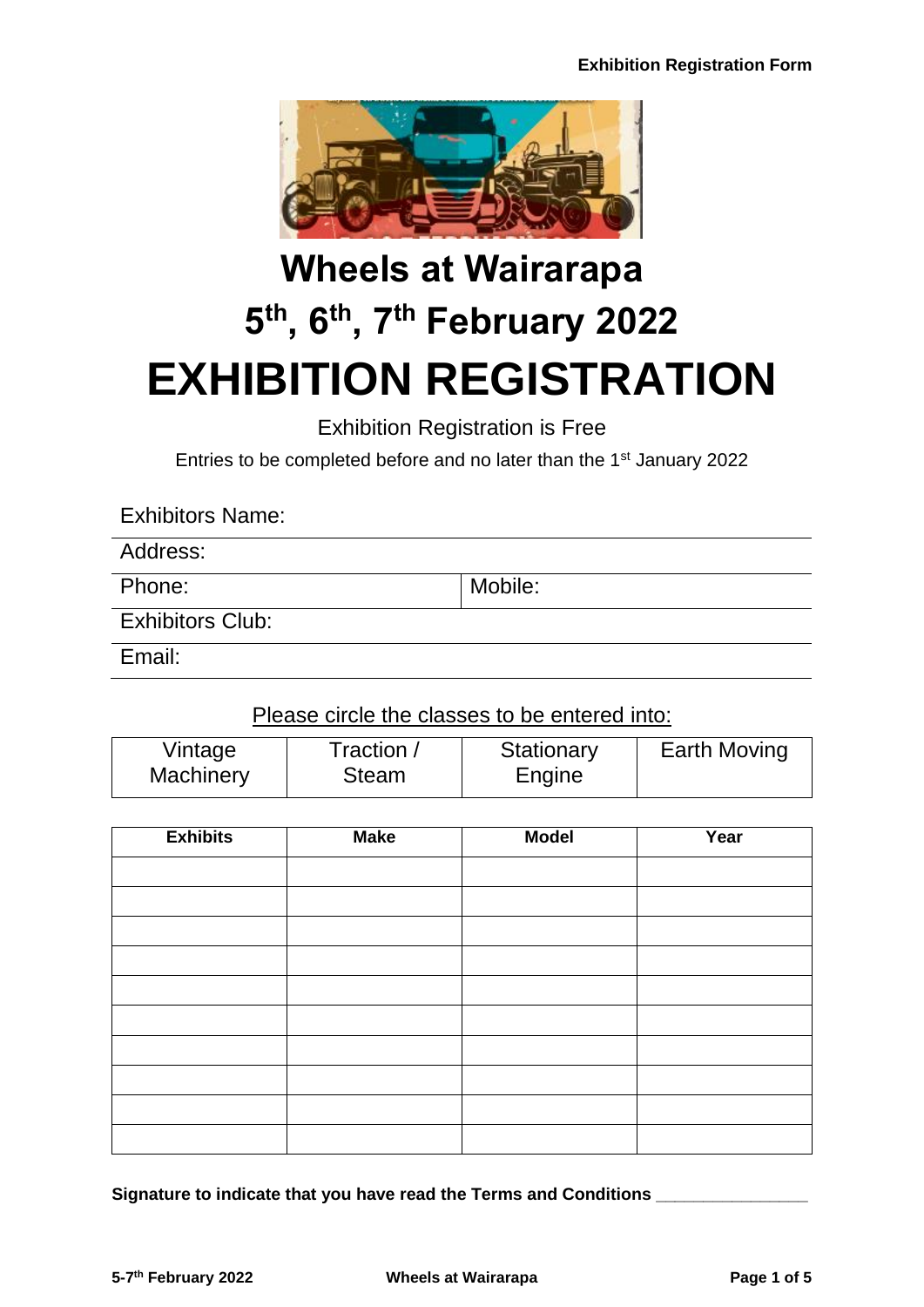# **Terms and Conditions**

### **Liability**

Exhibitors and their equipment enter and operate at the Wheels at Wairarapa event at their own risk. The Wairarapa A&P Society and the Wairarapa Vintage Machinery Club and its officers accept no responsibility or liability from any occurrence resulting in damage, injury or death. No responsibility is accepted for any property that is lost or stolen over the Wheels at Wairarapa event.

#### **Health and Safety**

Please make sure that you are aware of your responsibilities of the Health & Safety at Work Act 2015<https://www.worksafe.govt.nz/laws-and-regulations/acts/hswa>

Powder or foam types of fire extinguishers are required to be present at the display area for every stationary engine exhibitor.

All Wheels at Wairarapa event Facilitators and/or Convenors are Health and Safety Officers. Their decisions are final in any issue or dispute.

Working exhibits are to be operated at least one metre in from the safety fencing. Stationary engines are to be positioned with their flywheels parallel to the safety fencing where possible.

Exhibitors and the public are required to read and comply with all safety signs and directions at the event.

#### **Drugs Vaping, Smoking and Alcohol**

No drugs, vaping and/or smoking is allowed onsite.

Operators, Exhibitors and Drivers of any machine or vehicle shall not be under the influence of drugs or alcohol inside the Wairarapa A&P Showgrounds.

#### **Operation of Equipment**

Keys or battery leads should be removed when vehicles and/or machinery are unattended.

Drivers need to be seated before starting electric start vehicles and/or machinery.

Double check crank start tractors are out of gear before starting.

Only suitably qualified people are to operate or drive vehicles or machinery on the Wairarapa A&P Showgrounds. Operators, Exhibitors or Drivers of any machine or vehicle being moved, operated or driven inside the Wairarapa A&P Showgrounds shall be 16 years of age and over and competent to do so.

All children are to be kept well clear from any potential danger zones at all times.

No passengers on vehicles or machinery unless the vehicle or machine is designed for passengers. No standing on any vehicle or machinery drawbars.

No person is to operate any item of machinery without prior permission from the owner or operator of that item. Equipment operation is to be carried out in a safe and responsible manner at all times.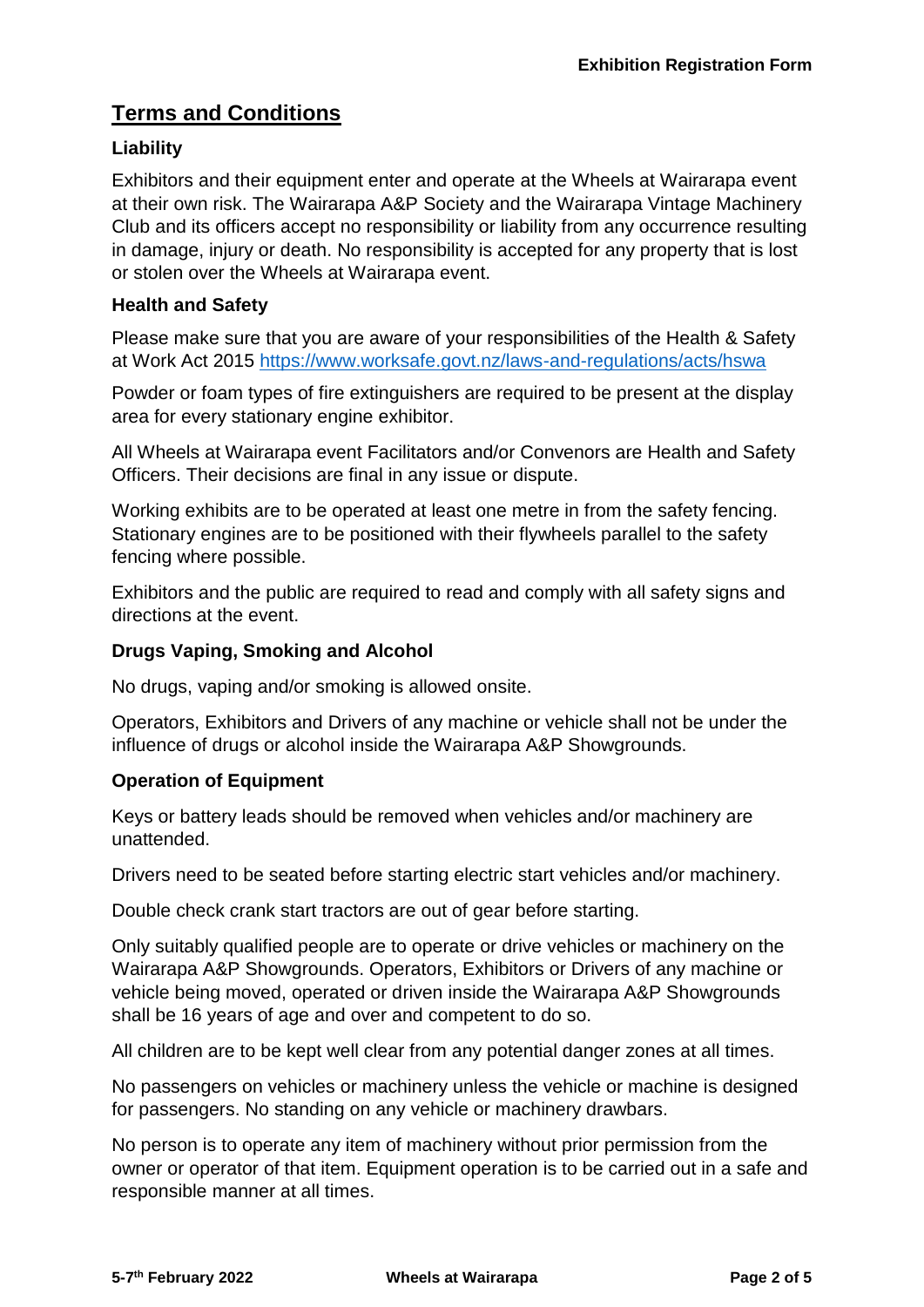Operators are advised to observe the following:

- Use appropriate ear protection around operating machinery
- Wear suitable safety footwear
- Make sure your clothing is suitable e.g. avoid loose clothing or footwear
- Be aware of open governors and gearing, flywheels, belts, chains and moving machinery
- Stop engines and machinery before changing configurations or making repairs

Unguarded pulleys, shafts and belts are to be operated carefully. All-purpose made machinery guards should be fitted.

#### **Speed Limits**

All vehicles, tractors and self-propelled machinery are to be driven quietly and safely within the Wairarapa A&P Showgrounds.

Walking speed is the maximum speed for any vehicle or machine moving inside the Wairarapa A&P Showgrounds.

#### **Fuel and Oil**

Fuel and oil are to be kept in designated safe and secure fuel containers. The containers need to be stored safely away from operating vehicles, machinery and the public.

All equipment should be shut down before refuelling.

Please avoid bringing excess quantities of fuel to the Wheels at Wairarapa event.

No fuel will be supplied onsite.

#### **Loading / Unloading Banks, Ramps and Machinery**

Appropriately rated chains or straps should be used. One person only to clearly direct the lifting operator at all times. If there is any doubt about the lifting operations, STOP and reconfigure.

The vehicle or trailer should be moved under or away from the suspended load.

Loading banks are available at the Wairarapa A&P Showgrounds.

When loading or unloading at banks, vehicles should be positioned safely against the bank, engines should be switched off and all brakes applied. Bulldozer blades should be kept as low as possible during loading and unloading operations.

Ramps are to be firmly secured to the transporting vehicle before loading or unloading commences.

#### **Hydraulic and Winch Safety**

Hydraulic and cable operated attachments such as bulldozer blades, front end loaders, ploughs, carry trays and other implements are to be lowered to the ground before dismounting and leaving the machine.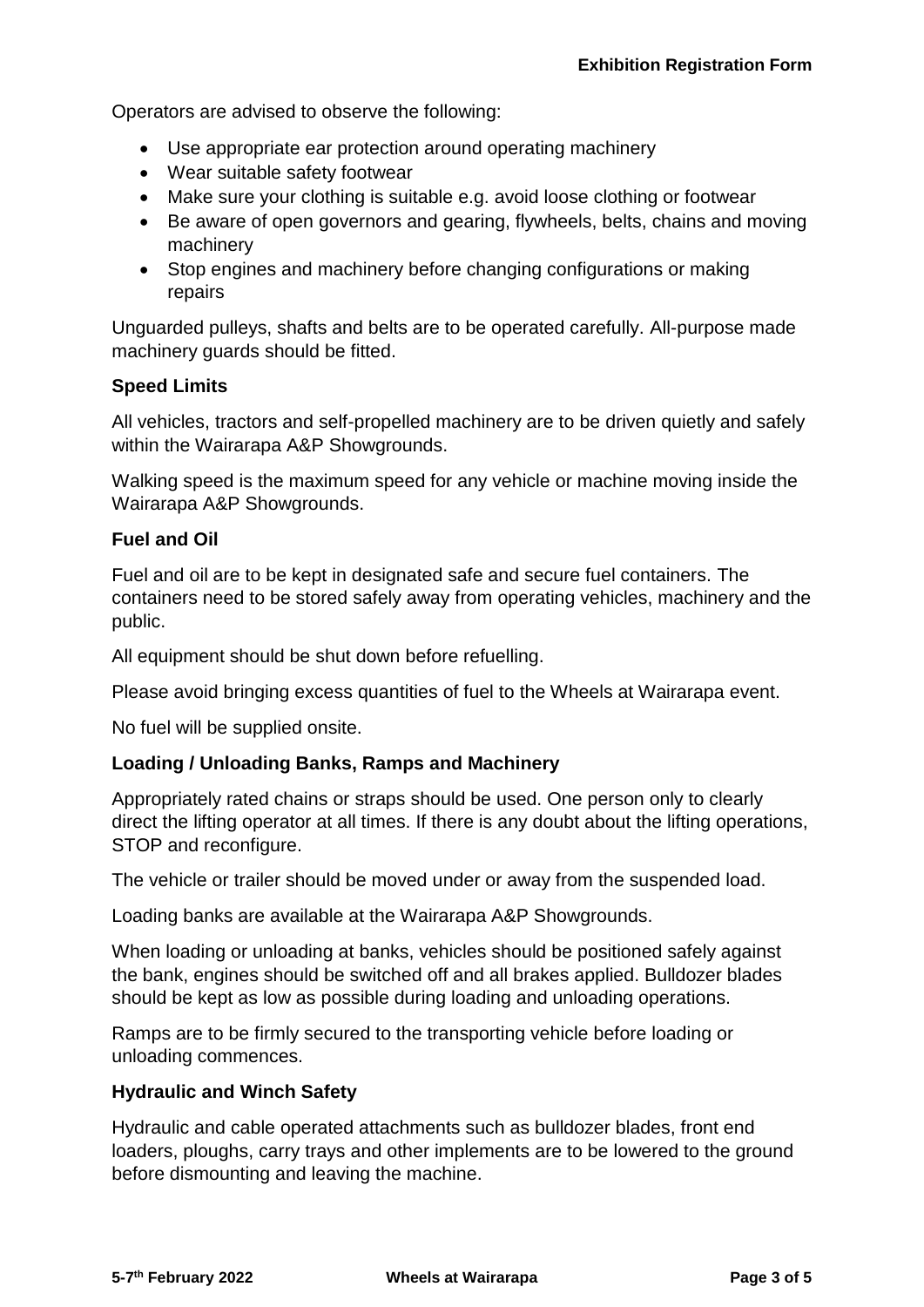#### **Programme / Set Up**

There will be featuring a continuous ring programme, with displays of tractors, trucks, cars, bikes, stationary engines, threshing, chaff cutting, baling, fertiliser spreading and anything on wheels and tracks.

Set up is to be completed on the Friday  $4<sup>th</sup>$  February 2022 and onsite security will be provided to ensure that everything is safe.

#### **Tickets**

Exhibitors will get two free tickets, one for themselves and one for their support crew.

Additional tickets can be purchased at \$15 per person over 15 years old.

#### **Event BBQ**

There will be a BBQ onsite at the end of the day on the Saturday and Sunday

The cost for this will be \$20 per head per night.

#### **Camping**

On site camping will be available at \$10 per night for non-powered self-contained vehicles and \$20 for a powered sites.

Please note there are limited number of sites and therefore prior bookings are essential.

Camping will be strictly inside the area delegated for camping. There will be no unauthorised camping within the event site, if you are found to be camping onsite and do not have approval, you will be asked to leave.

There is no onsite camping for event visitors or public tickets holders.

#### **All Enquiries**

Convenor: Robin Parker 027 546 8909 or email [wheelsatwairarapa@waiaps.org.nz](mailto:wheelsatwairarapa@waiaps.org.nz)

#### **Return form to:**

Please email the completed Exhibition Registration Form to wheelsatwairarapa@waiaps.org.nz